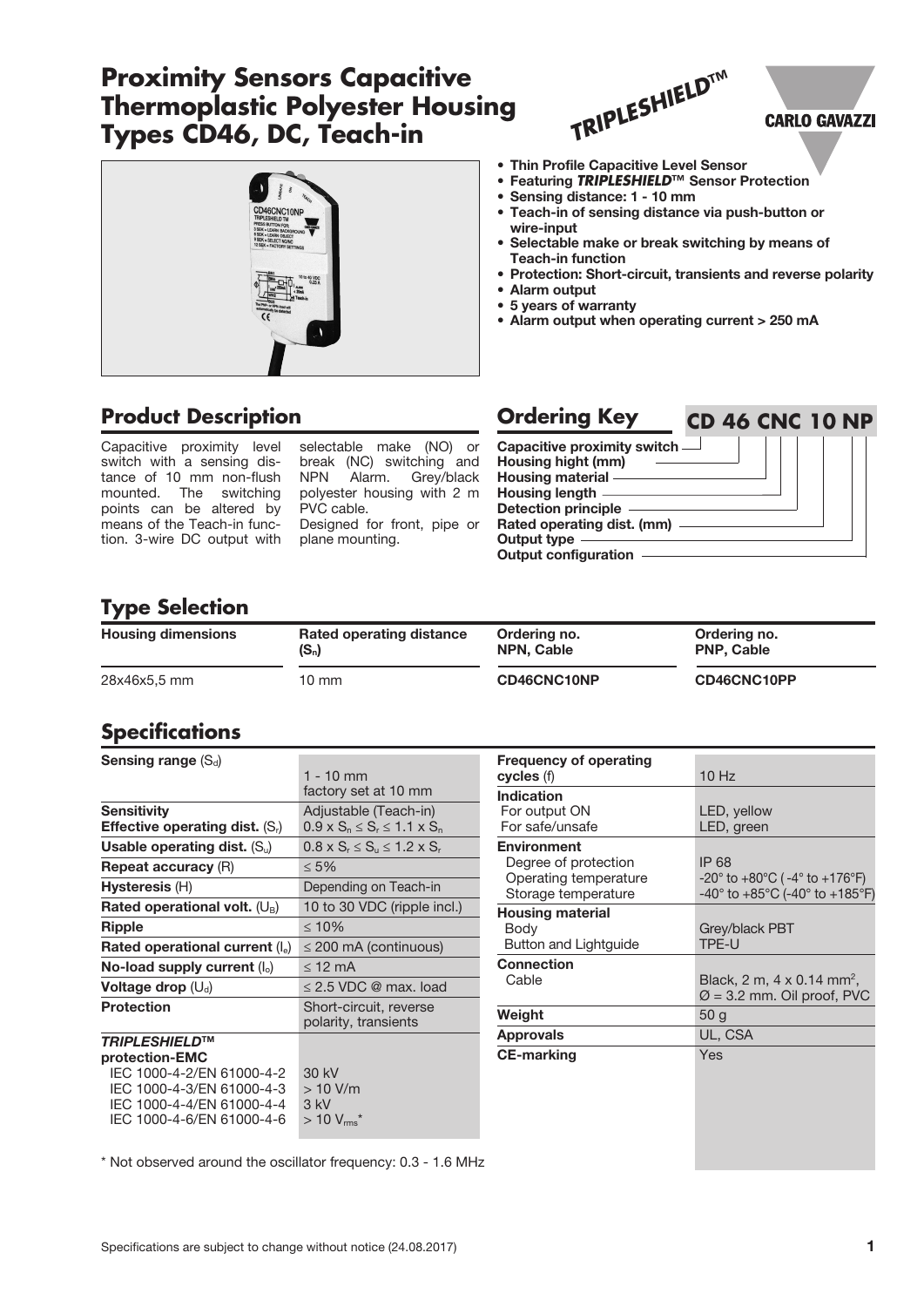

## **Dimensions**



# **Adjustment**

The environments in which capacitive sensors are installed can often be unstable regarding temperature, humidity, object distance and industrial (noise) interference. Because of this, Carlo Gavazzi offers as standard features in all

*TRIPLESHIELD*™ capacitive sensors a user-friendly sensitivity adjustment instead of having a fixed sensing range, extended sensing range to accommodate mechanically demanding areas, temperature stability to ensure minimum

need for adjusting sensitivity if temperature varies and high immunity to electromagnetic interference (EMI).

# **Installation Hints**

Capacitive sensors have the unique ability to detect almost all materials, either in liquid or solid form. Capacitive sensors can detect metallic as well as non-metallic objects, however, their traditional use is for non-metallic materials such as:

• Plastics Industry Resins, regrinds or mould-

- ed products. • Chemical Industry Cleansers, fertilisers, liquid soaps, corrosives and pe- -trochemicals.
- Wood Industry Saw dust, paper products, door and window frames.
- Ceramic & Glass **Industry** Raw material, clay or
- finished products, bottles. • Packaging Industry Package **inspection** for level or contents, dry goods, fruits and vegetables, dairy products.

Materials are detected due to their dielectric constant. The bigger the size of an object, the higher the density of material, the better or easier it is to detect the object. Nominal sensing distance for a capacitive sensor is referenced to a grounded metal plate (ST37). For additional information regarding dielectric ratings of materials please refer to Technical Information.



# **Delivery Contents**

- Capacitive switch
- Packaging: Cardboard box
- Installation & Adjustment Guide